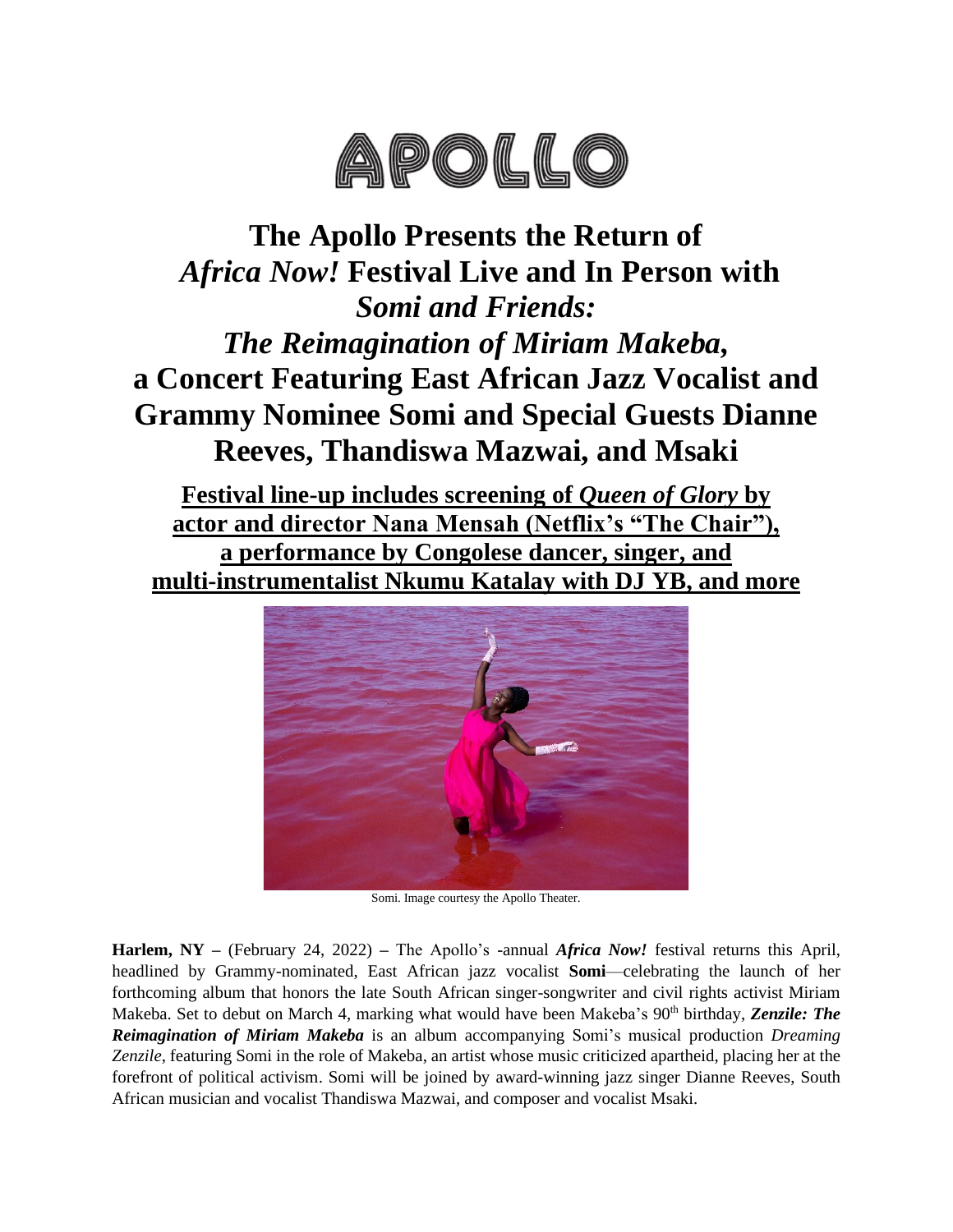Music and entertainment from the continent continues to drive trends across all facets of culture around the globe. The Apollo's *Africa Now!* Festival returns for its eighth year to celebrate the best cultural innovators from the African Diaspora. This year's festival takes place from March 4 through March 19.

"We're thrilled to welcome back our *Africa Now!* celebration and to continue honoring and presenting contemporary art from the African diaspora," said **Kamilah Forbes, the Apollo's Executive Producer.** "Over the past eight decades the Apollo has amplified Black voices and used its platforms to create an intersection of art and activism, so having Somi, a contemporary artist and activist, perform new music from her upcoming album that honors the late Miriam Makeba, a respected musical and activist icon of the 1960s, is exactly the kind of artistic conversation and experimentation that the Apollo champions."

Somi was closely mentored by the legendary trumpet player Hugh Masekela, who was a longtime collaborator to Miriam Makeba. Makeba and Masekela were both prominent figures in African jazz music and activism in South Africa and around the world, acclaimed for their musical talents and popular songs that were critical of apartheid. Their visibility earned them monikers such as "Mama Africa" and "the Father of African Jazz." Both Makeba and Masekela performed several times at the Apollo in the 1960s, sometimes together and often with other jazz artists and musicians, including John Coltrane and Machito and His Afro Jazz Band in an ensemble concert. *Somi's musical production Dreaming Zenzile* made its world premiere at The Repertory Theatre of St. Louis in 2021 and is touring in theaters across the country ahead of its Off-Broadway debut at New York Theatre Workshop in Summer 2022.

In addition to Somi's one night only performance, the festival kicks off on **March 4** with *Apollo Comedy Club* featuring digital host and comedian **Akintunde**, as seen on Comedy Central **Alfred Kainga**, founder of Feel the News **Marcela Onyango**, and comedian and actor **Yedoye Travis** with music by **DJ Qool Marv**. The festival also includes an Apollo Music Café performance featuring Congolese dancer, singer, and multi-instrumentalist **Nkumu Katalay** and **DJ YB on March 5**, a screening and post-film discussion of *Apollo Film: ImageNation's Cocktails and Sol Cinema – Queen of Glory*, by director **Nana Mensah** (Netflix's "The Chair") who vividly captures the Ghanaian-American experience of being caught between two worlds in her film **on March 10**, and a virtual Apollo Livewire discussion curated by Ethnomusicologist Fredara Hadley in dialogue with contemporary artists about some of the legendary artists and historic performances by artists from the continent on **March 15**. The festival culminates on **March 19** with **Somi** and special guests **Dianne Reeves, Thandiswa Mazwai,** and **Msaki.**

Looking ahead to 2022, the Apollo will offer a dynamic line-up of free and ticketed programs in person at the Apollo's historic theater and online on the [Apollo Digital Stage.](https://urldefense.com/v3/__https:/www.apollotheater.org/digitalstage/__;!!NUnUjx3wvH5xgA!fC3VieZfO5Oljp_qLK55NofqSb3T6ZHkqE0l8FJ1dBxU8mnxr_obvWoJaB5sSXd5c_juzCt_-RkogvEnpa3SW9qSCUXgSxNFvm4zkn72vw$) Highlights include the long-anticipated return of the *Amateur Night at the Apollo* competition on Wednesday, February 16 at 7:30pm EST and on select Wednesdays thereafter; Apollo Master Artist-in-Residence Ta-Nehisi Coates and The Roots' Tariq "Black Thought" Trotter, in conversation; the *Lyricist Lounge 30th Anniversary Concert* featuring hip-hop trailblazer KRS-1 and others to be announced; the premiere of *The Gathering: A Collective Ring Shout,* copresented by the American Composers Orchestra and the Apollo and co-curated by National Black Theatre, and more. As with all of its programming, the non-profit Apollo's season centers Black artists and voices from the African Diaspora with myriad opportunities for artists and audiences to come back together at the iconic theater. For a complete line-up and more information about the Apollo, please visi[t](https://urldefense.com/v3/__http:/www.apollotheater.org/__;!!NUnUjx3wvH5xgA!fC3VieZfO5Oljp_qLK55NofqSb3T6ZHkqE0l8FJ1dBxU8mnxr_obvWoJaB5sSXd5c_juzCt_-RkogvEnpa3SW9qSCUXgSxNFvm4t5IAavg$) [www.ApolloTheater.org.](https://urldefense.com/v3/__http:/www.apollotheater.org/__;!!NUnUjx3wvH5xgA!fC3VieZfO5Oljp_qLK55NofqSb3T6ZHkqE0l8FJ1dBxU8mnxr_obvWoJaB5sSXd5c_juzCt_-RkogvEnpa3SW9qSCUXgSxNFvm4t5IAavg$)

Event details follow below.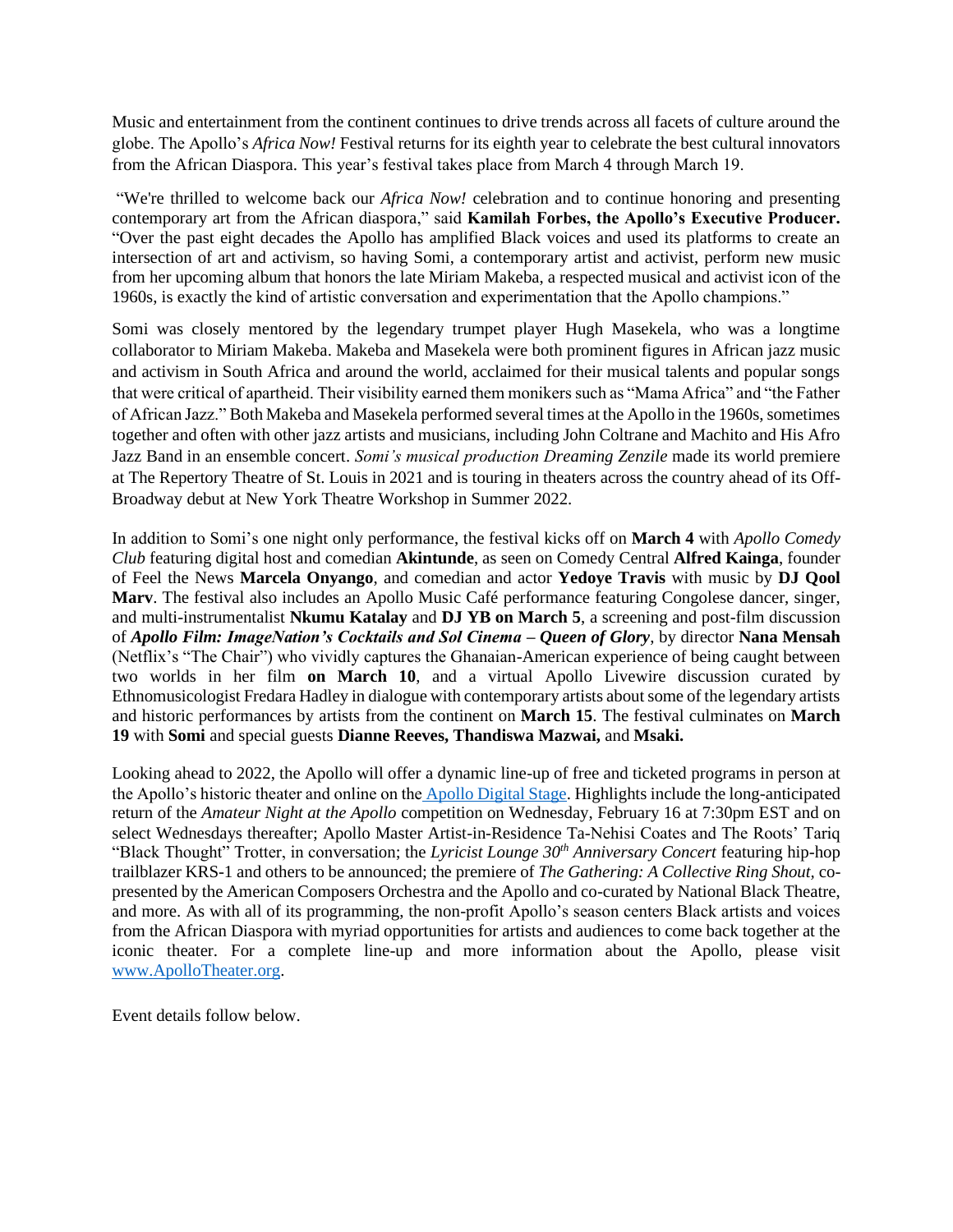#### **ABOUT THE EVENTS**

**Friday, March 4** – *Apollo Comedy Club*

**Doors open 9:00pm EST, show at 10:00pm EST**

**Apollo Soundstage – Live and In-Person**

# **Tickets: \$25**

*Africa Now!* edition featuring Akintunde, Alfred Kainga, Marcela Onyango, and Yedoye Travis with music by DJ Qool Marv.

# **Saturday, March 5** – *Apollo Music Café*

**Doors open 9:00pm EST, show at 10:00pm EST Apollo Soundstage – Live and In-Person Tickets: \$25**

*Africa Now!* edition celebrating the best of contemporary African music, featuring Congolese dancer, singer, and multi-instrumentalist **Nkumu Katalay** and **DJ YB.**

# **Thursday, March 10** *– Apollo Film: ImageNation's Cocktails and Sol Cinema – Queen of Glory*

# **6:00pm EST reception, 7:00pm EST screening Apollo Soundstage – Live and In-Person**

**Tickets: \$25** 

Presented as part of the Apollo's *Africa Now!* festival, director Nana Mensah (Netflix's "The Chair") vividly captures the Ghanaian-American experience of being caught between two worlds in her film, *Queen of Glory.* Sarah Obeng is set to move to Ohio with her boyfriend when her mother suddenly dies. She must then pick up the pieces of her mother's life and put together a traditional Ghanaian funeral in New York. In the end, Sarah uncovers more than she initially expected as she explores the world her mother left behind. The evening will include a post-film conversation with the filmmaker.

# **Tuesday, March 15 – Livewire from the Archives: Bridging the Diaspora**

# **6:30pm EST**

#### **Apollo Digital Stage – Virtual Broadcast Free with RSVP**

From Babatunde Olatunji/Olatunji Dancers, Hugh Masekela, Miriam Makeba, Salif Keita, Burna Boy, Somi, and others, the Apollo stage has provided a nexus between the African and the African American performance experience. Curated by Ethnomusicologist Fredara Hadley, she will be in dialogue with contemporary artists about some of the legendary artists from the continent who have performed at the Apollo and the significance of the Apollo's *Africa Now!.*

#### **Saturday, March 19 –** *Somi and Friends: The Reimagination of Miriam Makeba* **8:00pm EST**

# **Apollo Mainstage – Live and In-Person Tickets start at \$25**

The Apollo presents East African jazz vocalist Somi performing the music from her new theatrical production, *Dreaming Zenzile* and her latest album, *Zenzile: The Reimagination of Miriam Makeba*. Both projects are the jazz singer's celebration of the late South African singer-songwriter and civil rights activist Miriam Makeba and her "invaluable musical contributions and messages of social justice.". Somi will be joined by award-winning jazz singer Dianne Reeves, South African musician and vocalist Thandiswa Mazwai, and composer and vocalist Msaki.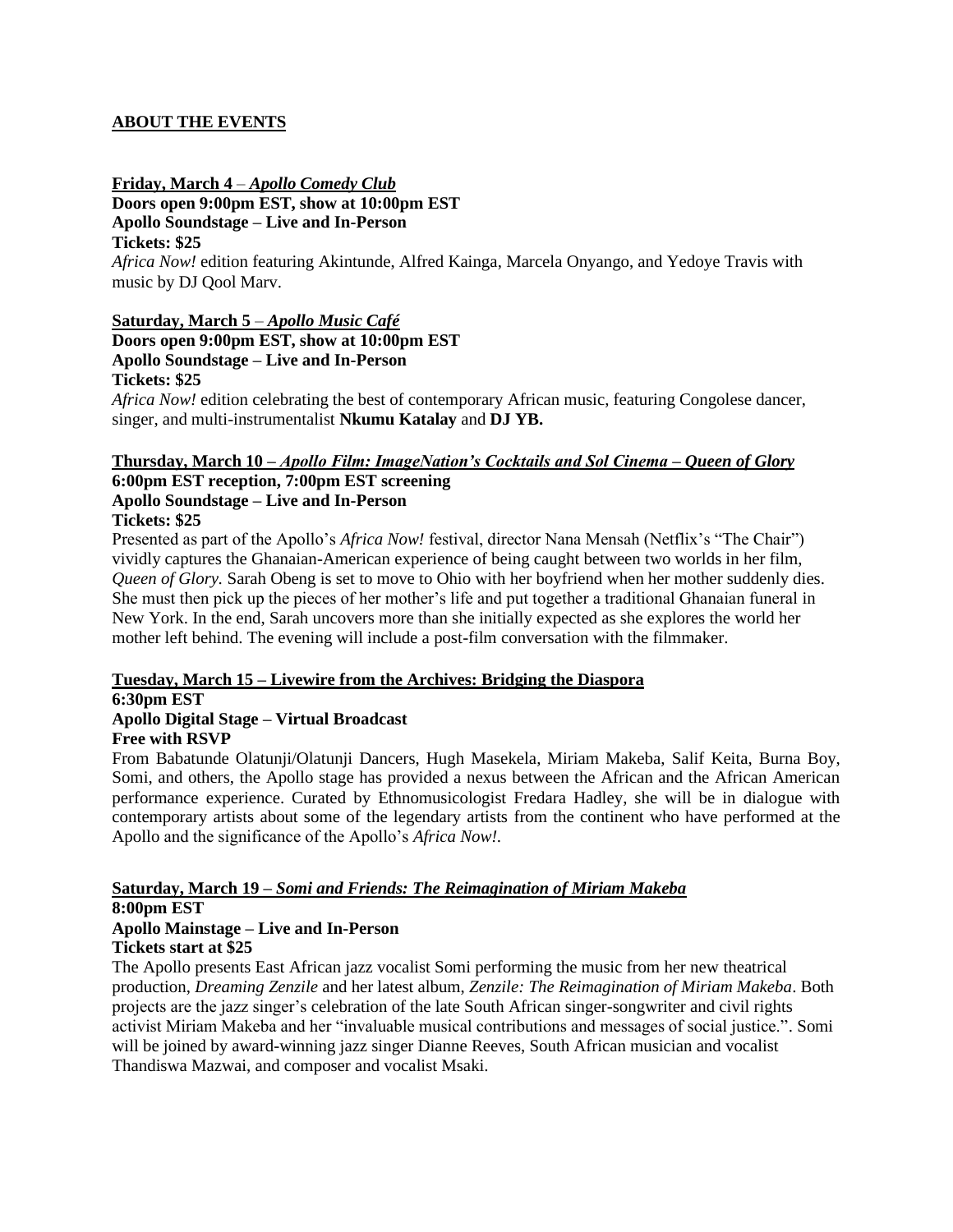#### **ABOUT SOMI**

Somi Kakoma was born in Illinois to immigrants from Rwanda and Uganda, and is an acclaimed vocalist, composer, and writer of African jazz, soul, and pop. Her album *Holy Room - Live at Alte Oper with Frankfurt Radio Big Band* (Salon Africana 2020) earned her a 2021 Grammy nomination for Best Jazz Vocal Album and made her the first African woman ever nominated in any of the Grammy jazz categories. The album also won the 2021 NAACP Image Award for Outstanding Jazz Vocal Album.

Also recognized for her activism in her music and civic engagements, her studio album *Petite Afrique* tells the story of African immigrants in the midst of a gentrified Harlem in New York City and won the 2018 NAACP Image Award for Outstanding Jazz Album.

She has collaborated with artists such as Aloe Blacc, Angelique Kidjo, and Common on her recent projects. In addition to her Grammy and NAACP recognitions, Somi is also a Doris Duke Fellow, a TED Senior Fellow, and has participated in artist-in-residences at Park Avenue Armory, UCLA's Center for the Art of Performance, and more.

Somi was recently named a Sundance Theater Fellow for her original musical *Dreaming Zenzile* about the great South African singer and activist Miriam Makeba. In September of 2021, the production, in which Somi also plays the role of Makeba, made its world premiere at The Repertory Theatre of St. Louis and will continue to be seen in theaters across the country until its forthcoming Off-Broadway debut at the New York Theatre Workshop in Summer 2022. Somi's new studio album—that also honoring Miriam Makeba— will be released in March 2022 in tandem with the play. [Somimusic.com](https://www.somimusic.com/)

## # # #

#### **TICKETS**

Tickets for *Africa Now! Festival*'s *Queen of Glory,* Apollo Music Café, and Apollo Comedy Club are \$25, the Livewire discussion is free, and tickets for Somi and Friends: The Reimagination of Miriam Makeba start at \$25. To purchase tickets to *Africa Now!* and all other events of the Apollo's Winter/Spring 2022 season, visit [www.ApolloTheater.org.](http://www.apollotheater.org/)

#### **SUPPORT**

*Leadership support for Somi and Friends: The Reimagination of Mariam Makeba is provided by the HBO Fund for Theater. Additional support is provided by an award from the National Endowment for the Arts.*

*The Apollo's 2022-23 season is made possible by leadership support from Coca-Cola, Accenture, Bloomberg Philanthropies, Citi, the Sherman Fairchild Foundation, the Ford Foundation, the Howard Gilman Foundation, the Jerome L. Greene Arts Access Fund in the New York Community Trust, HBO, and the Andrew W. Mellon Foundation.*

*Public support for the Apollo Theater is provided by the National Endowment for the Arts, the New York State Council on the Arts with the support of Governor Kathy Hochul and the New York State Legislature, and from the New York City Department of Cultural Affairs in partnership with the City Council.*

#### **COVID-19 PROTOCOLS**